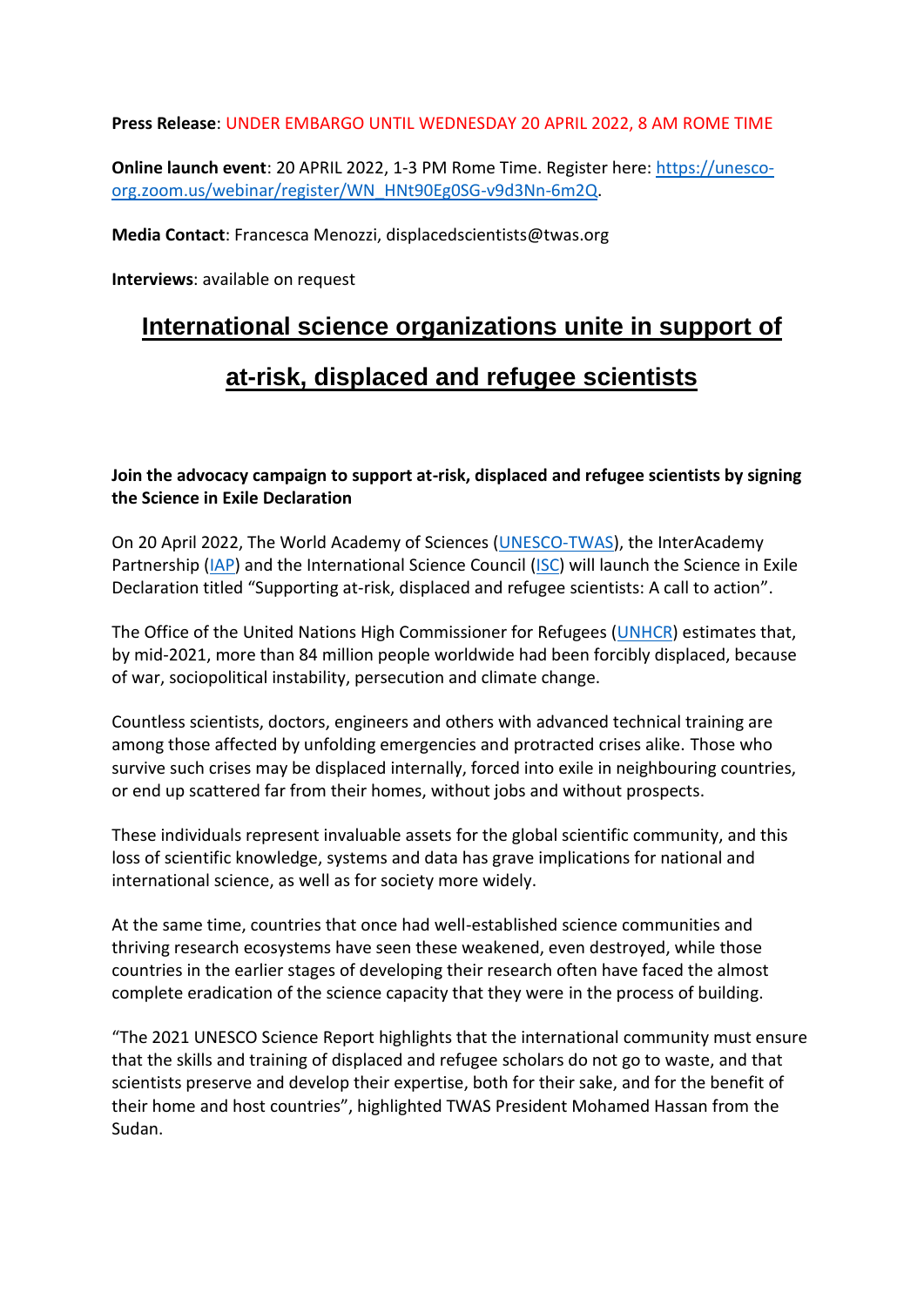"TWAS has been working on this since 2017, and launched the Science in Exile initiative in March 2021. The initiative brings together at-risk, displaced and refugee scientists, along with like-minded organizations and international advocates for science and peace, to strengthen systems that support, protect and integrate affected scientists," he added.

"Today, together with dozens of scientists and organizations worldwide, we reaffirm our shared vision of an international movement that promotes the protection of scientists, leading to better science and contributions to humanity", added Sir Richard Catlow, Co-President of IAP and former Foreign Secretary of the Royal Society.

Her Royal Highness Princess Sumaya bint El Hassan, UNESCO Goodwill Ambassador and Special Envoy for Science for Peace and keynote speaker at the launch event, emphasised that "Science represents a shared asset for all humanity — one that may be directed at rebuilding and bettering communities, economies and the environment. Securing the fractured science communities of regions in turmoil is essential to healing and regrowth."

"I am wondering how many science organizations, universities, donors and governments are aware of the value of this human capital. I mean at-risk, displaced and refugee scientists, and the value they create and add to their host countries and to development in general, in addition to their role in rebuilding and the peacebuilding in their home countries. How many of these bodies are aware they should be fully supporting programmes to assist these scientists? We must all understand that supporting these scientists is not just a humanitarian duty, it is a fundamental assignment to serve and save the national, international and regional scientific environment development," said Saja Al Zoubi, a Syrian social scientist who serves on the Science in Exile Steering Committee, currently working at Saint Mary's University, Canada.

"The ongoing conflict in Ukraine is a stark reminder of the human tragedy of war and displacement, and that interrupted research careers and studies can have long-lasting global consequences for vital scientific research. Together, we must take action to help at-risk, displaced and refugee scientists to thrive", said Sir Peter Gluckman, President of the ISC.

The Declaration, which benefitted from contributions from scientists and key partners in the growing Science in Exile network, outlines six key commitments necessary for both immediate and long-term support, and protection to scholars and scientists who are at-risk, displaced or refugees, so they can continue to make their rightful contributions to science.

The commitments are:

1. Preserve the foundations of science and safeguard scientific enquiry, data and institutions.

2. Protect and support scientists and their work in the event of war and conflict, political upheaval and repression, natural and human-made disasters.

3. Support at-risk, displaced and refugee scientists to engage fully in advocacy and lobbying efforts; they are their own best advocates.